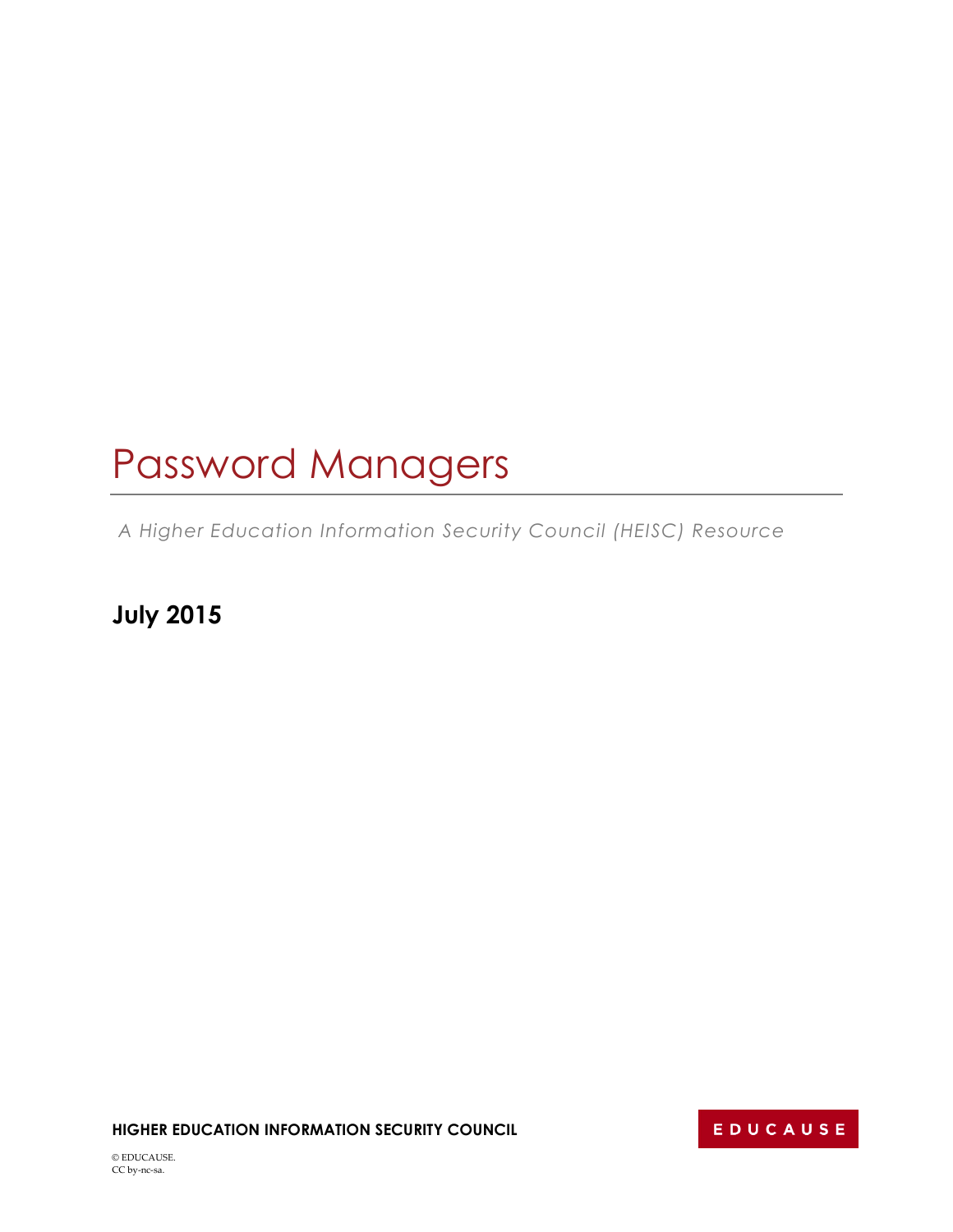### **What Is a Password Manager Tool?**

A password manager tool is software that helps users encrypt, store, and manage passwords. The tool also helps users create secure passwords and automatically log in to websites.

#### **Who Might Use a Password Manager Tool, and Why?**

Users should employ unique passwords for each website or system to help minimize the impact from the breach of one website or system; however, most users cannot remember a separate password for many sites and tend to use the same password or write them on a sticky note attached to their computer. Additionally, organizations may have passwords that need to be shared across teams and want a secure method to do so. Password manager tools allow users to more securely manage many distinct passwords and automatically log them in to websites.

#### **The Benefits of Using a Password Manager Tool**

Password manager tools enable users to create and securely maintain unique passwords for websites and other systems without having to memorize or write them down.

### **Risks to Consider When Using a Password Manager Tool**

Special care should be taken to secure the password tool, as it will grant access to all passwords. The "master" password that grants access to the tool should be very strong and unique, and multifactor authentication should be used if possible. Additional considerations include whether you want your password management tool to store the passwords locally or in the cloud.

## **List of Technologies and Tools That a User Might Consider**

Below are three popular password manager tools that an end user might consider for use. In addition, some vendors provide enterprise versions, which allow centralized control of all accounts within the organization. Users should evaluate which tool works best for their own unique purposes. Neither EDUCAUSE nor HEISC recommends a particular tool; users employ these tools at their own risk.

[LastPass](https://lastpass.com/) is easy to use, supports most popular browsers and mobile devices, offers multifactor authentication options for the master password and notifications for hacked sites, does not share the encryption key with LastPass, provides a password strength indicator, and performs additional password tests such as ensuring you're not using the same password across multiple sites. However, the ease of use requires that the password database be stored in the cloud. Additionally, as a web-based tool, your password database is available to anyone with an Internet connection and your master password. For this reason, it is strongly recommended that you use multifactor authentication.